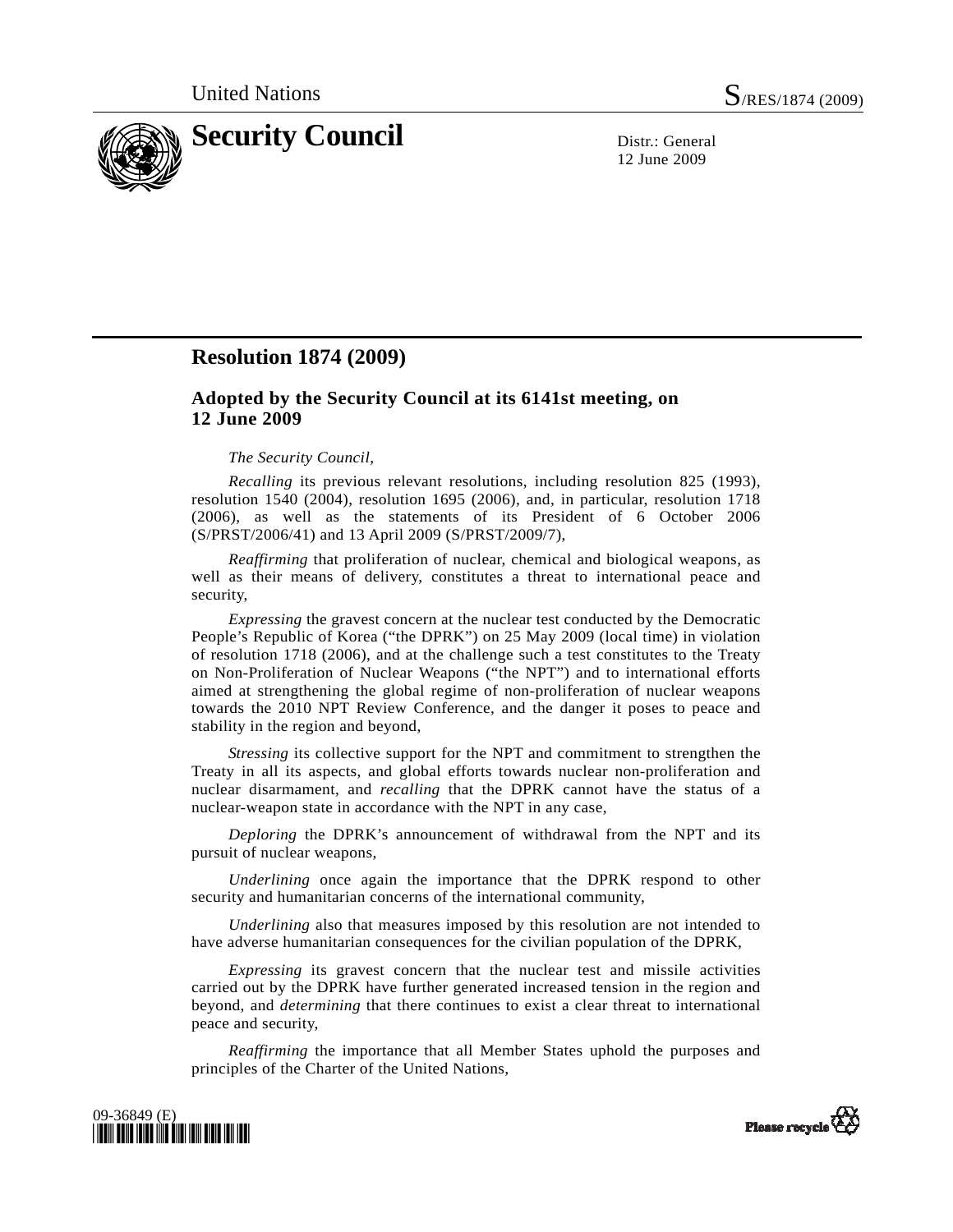*Acting* under Chapter VII of the Charter of the United Nations, and taking measures under its Article 41,

 1. *Condemns* in the strongest terms the nuclear test conducted by the DPRK on 25 May 2009 (local time) in violation and flagrant disregard of its relevant resolutions, in particular resolutions 1695 (2006) and 1718 (2006), and the statement of its President of 13 April 2009 (S/PRST/2009/7);

 2. *Demands* that the DPRK not conduct any further nuclear test or any launch using ballistic missile technology;

 3. *Decides* that the DPRK shall suspend all activities related to its ballistic missile programme and in this context re-establish its pre-existing commitments to a moratorium on missile launches;

 4. *Demands* that the DPRK immediately comply fully with its obligations under relevant Security Council resolutions, in particular resolution 1718 (2006);

 5. *Demands* that the DPRK immediately retract its announcement of withdrawal from the NPT;

 6. *Demands* further that the DPRK return at an early date to the NPT and International Atomic Energy Agency (IAEA) safeguards, bearing in mind the rights and obligations of States Parties to the NPT, and *underlines* the need for all States Parties to the NPT to continue to comply with their Treaty obligations;

 7. *Calls upon* all Member States to implement their obligations pursuant to resolution 1718 (2006), including with respect to designations made by the Committee established pursuant to resolution 1718 (2006) ("the Committee") pursuant to the statement of its President of 13 April 2009 (S/PRST/2009/7);

 8. *Decides* that the DPRK shall abandon all nuclear weapons and existing nuclear programs in a complete, verifiable and irreversible manner and immediately cease all related activities, shall act strictly in accordance with the obligations applicable to parties under the NPT and the terms and conditions of the IAEA Safeguards Agreement (IAEA INFCIRC/403) and shall provide the IAEA transparency measures extending beyond these requirements, including such access to individuals, documentation, equipment and facilities as may be required and deemed necessary by the IAEA;

 9. *Decides* that the measures in paragraph 8 (b) of resolution 1718 (2006) shall also apply to all arms and related materiel, as well as to financial transactions, technical training, advice, services or assistance related to the provision, manufacture, maintenance or use of such arms or materiel;

 10. *Decides* that the measures in paragraph 8 (a) of resolution 1718 (2006) shall also apply to all arms and related materiel, as well as to financial transactions, technical training, advice, services or assistance related to the provision, manufacture, maintenance or use of such arms, except for small arms and light weapons and their related materiel, and *calls upon* States to exercise vigilance over the direct or indirect supply, sale or transfer to the DPRK of small arms or light weapons, and further *decides* that States shall notify the Committee at least five days prior to selling, supplying or transferring small arms or light weapons to the DPRK;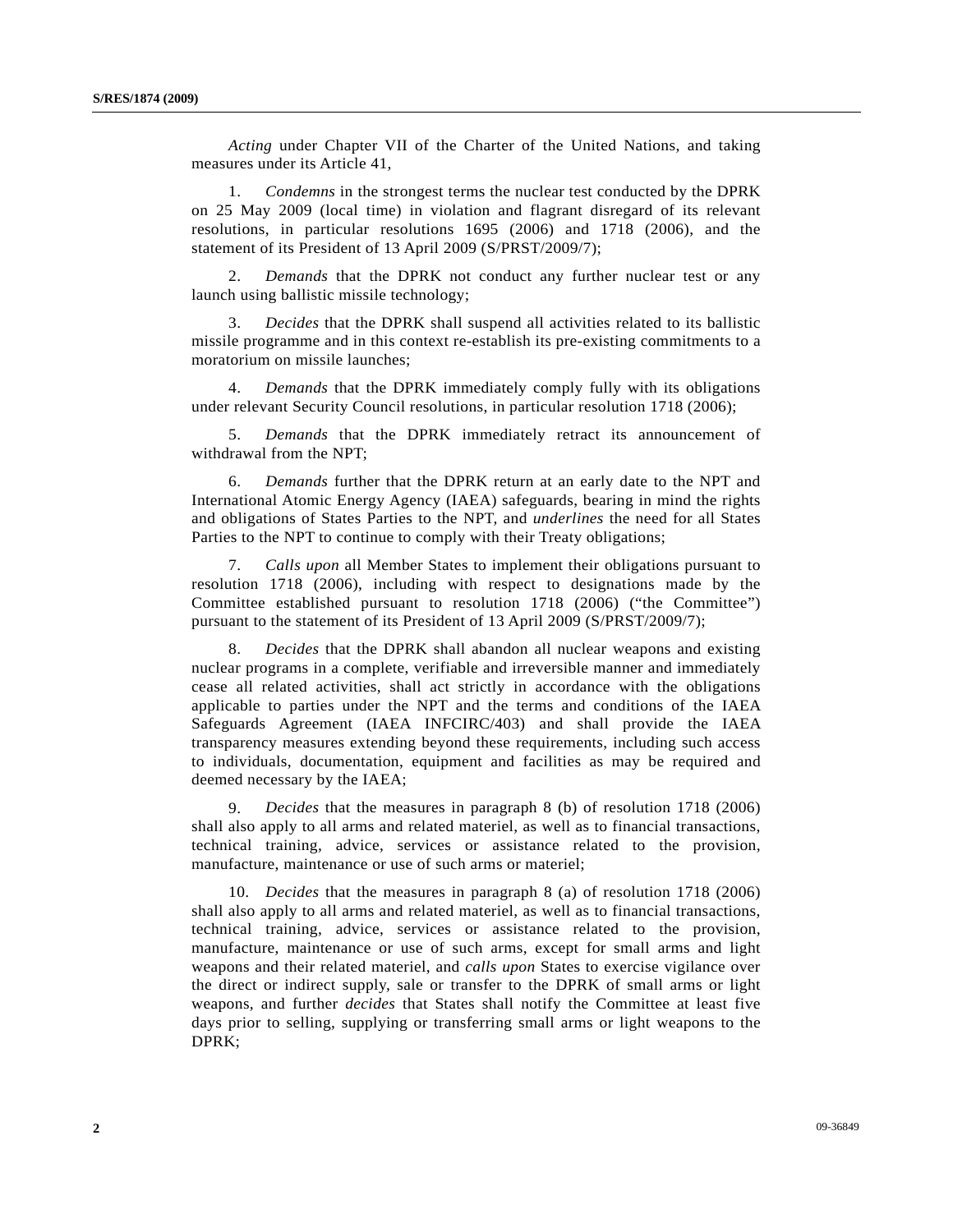11. *Calls upon* all States to inspect, in accordance with their national authorities and legislation, and consistent with international law, all cargo to and from the DPRK, in their territory, including seaports and airports, if the State concerned has information that provides reasonable grounds to believe the cargo contains items the supply, sale, transfer, or export of which is prohibited by paragraph 8 (a), 8 (b), or 8 (c) of resolution 1718 or by paragraph 9 or 10 of this resolution, for the purpose of ensuring strict implementation of those provisions;

 12. *Calls upon* all Member States to inspect vessels, with the consent of the flag State, on the high seas, if they have information that provides reasonable grounds to believe that the cargo of such vessels contains items the supply, sale, transfer, or export of which is prohibited by paragraph 8 (a), 8 (b), or 8 (c) of resolution 1718 (2006) or by paragraph 9 or 10 of this resolution, for the purpose of ensuring strict implementation of those provisions;

 13. *Calls upon* all States to cooperate with inspections pursuant to paragraphs 11 and 12, and, if the flag State does not consent to inspection on the high seas, *decides* that the flag State shall direct the vessel to proceed to an appropriate and convenient port for the required inspection by the local authorities pursuant to paragraph 11;

 14. *Decides* to authorize all Member States to, and that all Member States shall, seize and dispose of items the supply, sale, transfer, or export of which is prohibited by paragraph 8 (a), 8 (b), or 8 (c) of resolution 1718 or by paragraph 9 or 10 of this resolution that are identified in inspections pursuant to paragraph 11, 12, or 13 in a manner that is not inconsistent with their obligations under applicable Security Council resolutions, including resolution 1540 (2004), as well as any obligations of parties to the NPT, the Convention on the Prohibition of the Development, Production, Stockpiling and Use of Chemical Weapons and on Their Destruction of 29 April 1997, and the Convention on the Prohibition of the Development, Production and Stockpiling of Bacteriological (Biological) and Toxin Weapons and on Their Destruction of 10 April 1972, and *decides* further that all States shall cooperate in such efforts;

 15. *Requires* any Member State, when it undertakes an inspection pursuant to paragraph 11, 12, or 13, or seizes and disposes of cargo pursuant to paragraph 14, to submit promptly reports containing relevant details to the Committee on the inspection, seizure and disposal;

 16. *Requires* any Member State, when it does not receive the cooperation of a flag State pursuant to paragraph 12 or 13 to submit promptly to the Committee a report containing relevant details;

 17. *Decides* that Member States shall prohibit the provision by their nationals or from their territory of bunkering services, such as provision of fuel or supplies, or other servicing of vessels, to DPRK vessels if they have information that provides reasonable grounds to believe they are carrying items the supply, sale, transfer, or export of which is prohibited by paragraph 8 (a), 8 (b), or 8 (c) of resolution 1718 (2006) or by paragraph 9 or 10 of this resolution, unless provision of such services is necessary for humanitarian purposes or until such time as the cargo has been inspected, and seized and disposed of if necessary, and *underlines* that this paragraph is not intended to affect legal economic activities;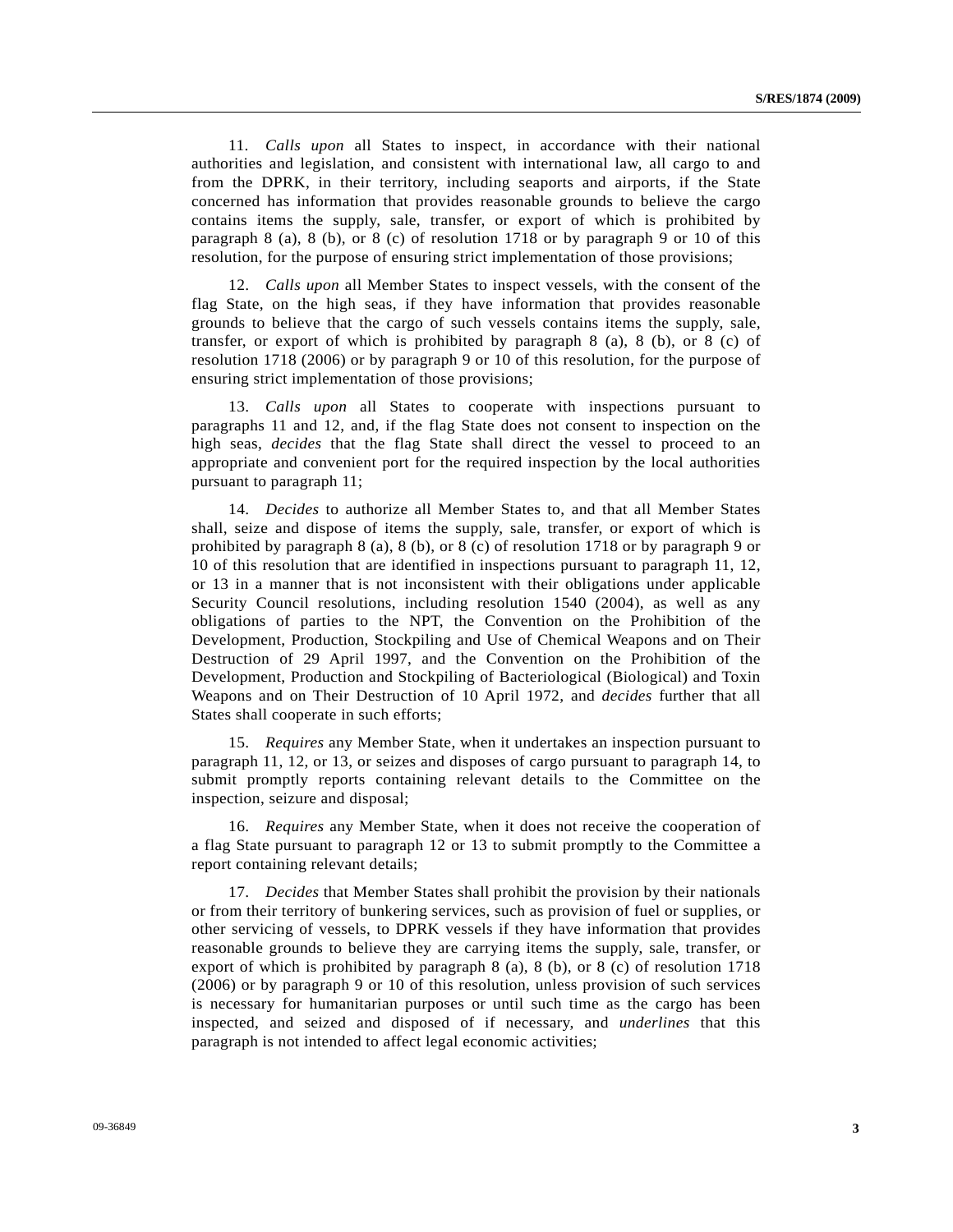18. *Calls upon* Member States, in addition to implementing their obligations pursuant to paragraphs 8 (d) and (e) of resolution 1718 (2006), to prevent the provision of financial services or the transfer to, through, or from their territory, or to or by their nationals or entities organized under their laws (including branches abroad), or persons or financial institutions in their territory, of any financial or other assets or resources that could contribute to the DPRK's nuclear-related, ballistic missile-related, or other weapons of mass destruction-related programs or activities, including by freezing any financial or other assets or resources on their territories or that hereafter come within their territories, or that are subject to their jurisdiction or that hereafter become subject to their jurisdiction, that are associated with such programs or activities and applying enhanced monitoring to prevent all such transactions in accordance with their national authorities and legislation;

 19. *Calls upon* all Member States and international financial and credit institutions not to enter into new commitments for grants, financial assistance, or concessional loans to the DPRK, except for humanitarian and developmental purposes directly addressing the needs of the civilian population, or the promotion of denuclearization, and also *calls upon* States to exercise enhanced vigilance with a view to reducing current commitments;

 20. *Calls upon* all Member States not to provide public financial support for trade with the DPRK (including the granting of export credits, guarantees or insurance to their nationals or entities involved in such trade) where such financial support could contribute to the DPRK's nuclear-related or ballistic missile-related or other WMD-related programs or activities;

 21. *Emphasizes* that all Member States should comply with the provisions of paragraphs 8 (a) (iii) and 8 (d) of resolution 1718 (2006) without prejudice to the activities of the diplomatic missions in the DPRK pursuant to the Vienna Convention on Diplomatic Relations;

 22. *Calls upon* all Member States to report to the Security Council within forty-five days of the adoption of this resolution and thereafter upon request by the Committee on concrete measures they have taken in order to implement effectively the provisions of paragraph 8 of resolution 1718 (2006) as well as paragraphs 9 and 10 of this resolution, as well as financial measures set out in paragraphs 18, 19 and 20 of this resolution;

 23. *Decides* that the measures set out at paragraphs 8 (a), 8 (b) and 8 (c) of resolution 1718 (2006) shall also apply to the items listed in INFCIRC/254/Rev.9/Part 1a and INFCIRC/254/Rev.7/Part 2a;

 24. *Decides* to adjust the measures imposed by paragraph 8 of resolution 1718 (2006) and this resolution, including through the designation of entities, goods, and individuals, and directs the Committee to undertake its tasks to this effect and to report to the Security Council within thirty days of adoption of this resolution, and further *decides* that, if the Committee has not acted, then the Security Council will complete action to adjust the measures within seven days of receiving that report;

 25. *Decides* that the Committee shall intensify its efforts to promote the full implementation of resolution 1718 (2006), the statement of its President of 13 April 2009 (S/PRST/2009/7) and this resolution, through a work programme covering compliance, investigations, outreach, dialogue, assistance and cooperation, to be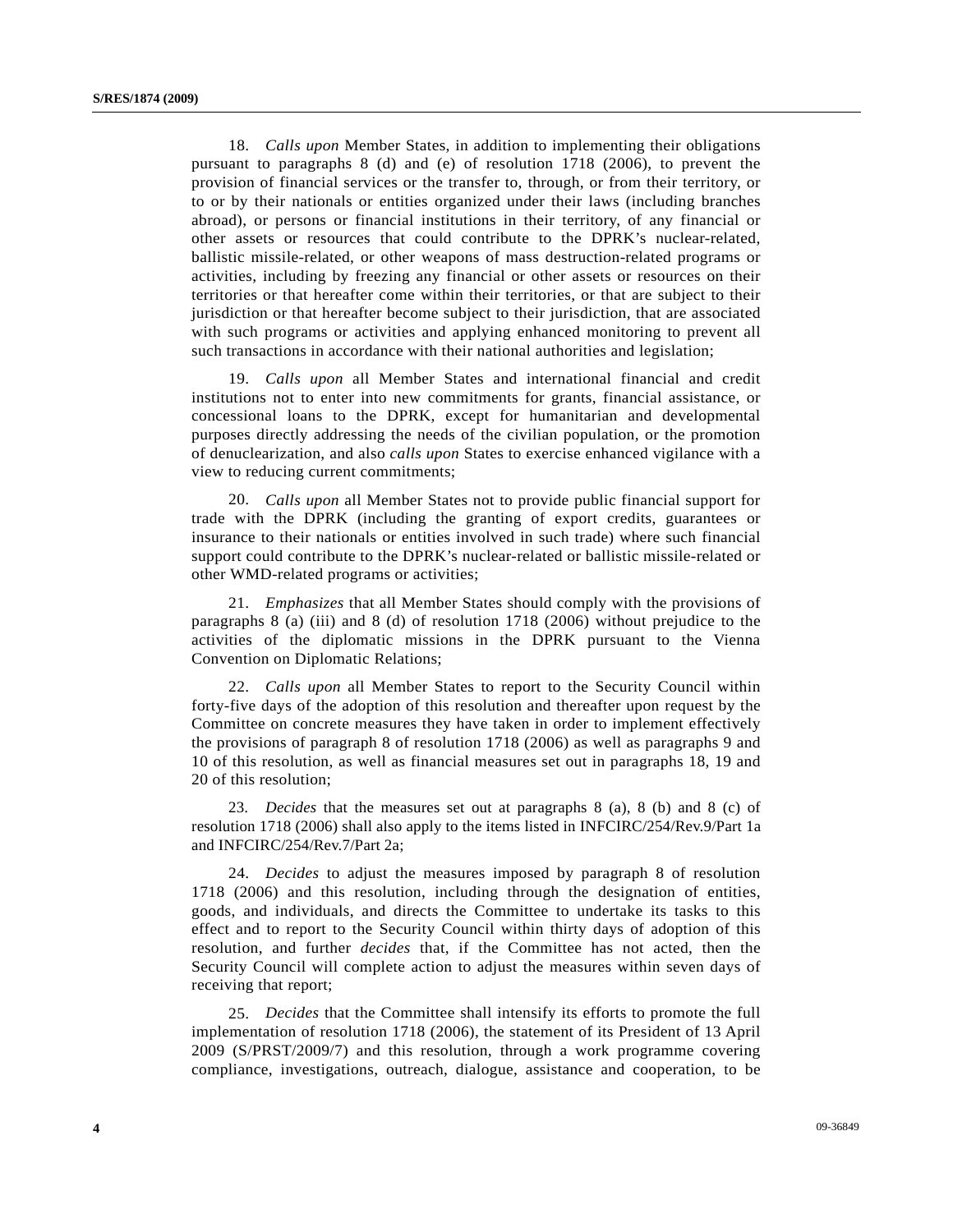submitted to the Council by 15 July 2009, and that it shall also receive and consider reports from Member States pursuant to paragraphs 10, 15, 16 and 22 of this resolution;

 26. *Requests* the Secretary-General to create for an initial period of one year, in consultation with the Committee, a group of up to seven experts ("Panel of Experts"), acting under the direction of the Committee to carry out the following tasks: (a) assist the Committee in carrying out its mandate as specified in resolution 1718 (2006) and the functions specified in paragraph 25 of this resolution; (b) gather, examine and analyze information from States, relevant United Nations bodies and other interested parties regarding the implementation of the measures imposed in resolution 1718 (2006) and in this resolution, in particular incidents of non-compliance; (c) make recommendations on actions the Council, or the Committee or Member States, may consider to improve implementation of the measures imposed in resolution 1718 (2006) and in this resolution; and (d) provide an interim report on its work to the Council no later than 90 days after adoption of this resolution, and a final report to the Council no later than 30 days prior to termination of its mandate with its findings and recommendations;

 27. *Urges* all States, relevant United Nations bodies and other interested parties, to cooperate fully with the Committee and the Panel of Experts, in particular by supplying any information at their disposal on the implementation of the measures imposed by resolution 1718 (2006) and this resolution;

 28. *Calls upon* all Member States to exercise vigilance and prevent specialized teaching or training of DPRK nationals within their territories or by their nationals, of disciplines which could contribute to the DPRK's proliferation sensitive nuclear activities and the development of nuclear weapon delivery systems;

 29. *Calls upon* the DPRK to join the Comprehensive Nuclear-Test-Ban Treaty at the earliest date;

 30. *Supports* peaceful dialogue, *calls upon* the DPRK to return immediately to the Six Party Talks without precondition, and *urges* all the participants to intensify their efforts on the full and expeditious implementation of the Joint Statement issued on 19 September 2005 and the joint documents of 13 February 2007 and 3 October 2007, by China, the DPRK, Japan, the Republic of Korea, the Russian Federation and the United States, with a view to achieving the verifiable denuclearization of the Korean Peninsula and to maintain peace and stability on the Korean Peninsula and in north-east Asia;

 31. *Expresses* its commitment to a peaceful, diplomatic and political solution to the situation and welcomes efforts by Council members as well as other Member States to facilitate a peaceful and comprehensive solution through dialogue and to refrain from any actions that might aggravate tensions;

 32. *Affirms* that it shall keep the DPRK's actions under continuous review and that it shall be prepared to review the appropriateness of the measures contained in paragraph 8 of resolution 1718 (2006) and relevant paragraphs of this resolution, including the strengthening, modification, suspension or lifting of the measures, as may be needed at that time in light of the DPRK's compliance with relevant provisions of resolution 1718 (2006) and this resolution;